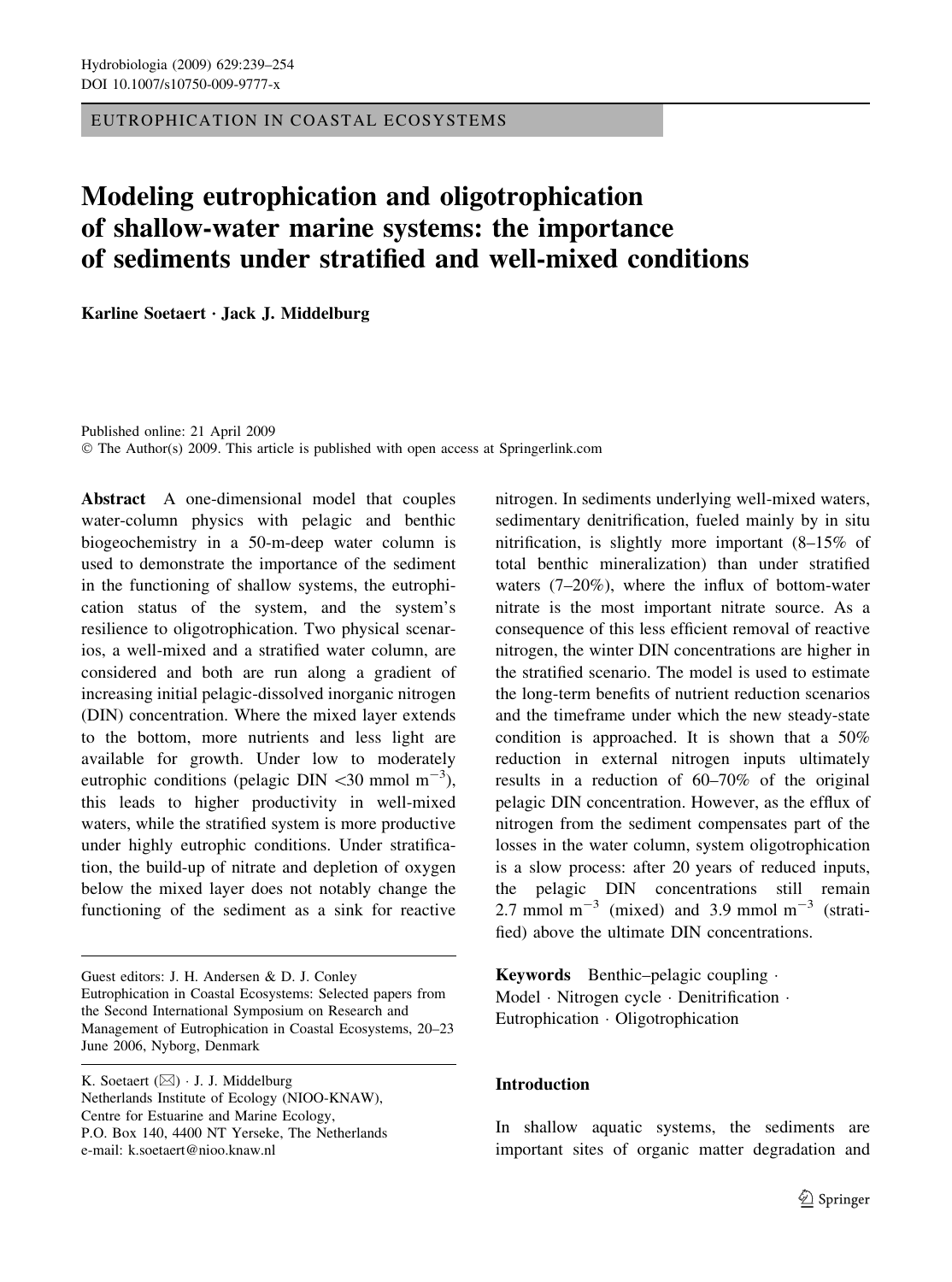secondary production (Jørgensen, [1983\)](#page-14-0). On the shelf, the benthic contribution to total respiration is estimated to be 40–50% (Heip et al., [1995](#page-14-0); Wollast, [1998;](#page-15-0) Alongi, [2005\)](#page-14-0), and this fraction generally increases with decreasing water depth. Through benthic mineralization, an important part of the nutrients, for example nitrogen, taken up by pelagic and benthic algae, is recycled. However, sediments not only return nutrients, but a proportion gets stored or is simply removed from the ecosystem. Denitrification is the most important benthic removal process for nitrogen, accounting for about a third to a half of the total nitrogen loss of the ocean (Christensen, [1994;](#page-14-0) Middelburg et al., [1996](#page-15-0)). Sediments also temporarily store organic matter and nutrients both in the long term and in the short term (Soetaert et al., [2000\)](#page-15-0). Nitrogen is removed by the burial of refractory organic material and dissolved inorganic nitrogen through sediment accretion, and by adsorption of ammonium to the sediment.

On short time scales, transient (seasonal) storage of nutrients may cause a mismatch between watercolumn nutrient demand and supply, and thus directly affect pelagic production. On longer time scales, nutrients that have accumulated in the sediments because of historical eutrophication may be released when the conditions in the water column are altered, for example, by reduced nutrient loadings. Thus, sediment–water interactions in shallow coastal waters have an important effect on primary production and ecosystem dynamics (Middelburg & Soetaert, [2005](#page-15-0)).

In many shallow marine systems worldwide, increases in industrial, agricultural, and domestic activities have led to massive inputs of nutrients over the past centuries (e.g., van Raaphorst & de Jonge, [2004;](#page-15-0) Soetaert et al., [2006\)](#page-15-0). Consequently, reduction in nutrient loadings has been undertaken to reverse the trend of increasing eutrophication. However, oligotrophication did not always lead to the desired reduction in the intensity of algal blooms (Kemp et al., [2005\)](#page-15-0), and the effects are not necessarily the same for different nutrients (Soetaert et al., [2006\)](#page-15-0).

Predicting the effects of changes in nutrient input on the ecosystem is difficult. The lack of understanding is at least partly due to limited knowledge on the impact of benthic nutrient cycling on the resilience of ecosystems to eutrophication. For lakes, it has been shown that the effects of such internal loading are to delay the ecosystem recovery, postponing the establishment of a new equilibrium by about 10–20 years (Jeppesen et al., [2005\)](#page-14-0).

In many regions of the world, where high primary production coincides with low degrees of watercolumn mixing, eutrophication leads to recurrent hypoxia or anoxia (Officer et al., [1984\)](#page-15-0). The anoxic waters possess unique chemical and biological characteristics, such as unusually high concentrations of dissolved inorganic nutrients and reduced substances, and the occurrence of processes is typically associated with anoxic sediments, such as denitrification (Naqvi et al., [1982\)](#page-15-0), Anammox (Kuypers et al., [2005\)](#page-15-0) or nitrous oxide formation (de Bie et al., [2002\)](#page-14-0). The peculiar characteristics of anoxic bottom waters and the loss of metazoan benthic life (Kemp et al., [2005](#page-15-0); Rabalais, [2005\)](#page-15-0) have drastic consequences on ecosystem functioning, the oxidative status of the released nutrients, and the balance of nutrient release or retention in the sediment (Kemp et al., [1990](#page-15-0); Childs et al., [2002](#page-14-0)).

Predicting the response of ecosystems to changing nutrient loads requires the development of models with appropriate descriptions of the benthic–pelagic coupling. Such models could also serve as a basis for setting goals for nutrient reduction (e.g., Cerco & Cole, [1993\)](#page-14-0) or for predicting effects of global change. By increasing the water temperature and river runoff, global change is likely to prolong stratification, reduce mixing, increase primary production, and decrease the solubility of oxygen, with important consequences on the extent of anoxic zones and benthic respiration (Justic et al., [2005\)](#page-14-0). How this will affect the susceptibility of the system to eutrophication or the resilience to oligotrophication remains unclear.

This article reports on the use of a one-dimensional coupled pelagic–benthic model (Soetaert et al., [2000,](#page-15-0) [2001](#page-15-0); Middelburg & Soetaert, [2005](#page-15-0)) to estimate the impact of sediments on the biogeochemical functioning of a shallow-water marine system. Two scenarios were run: one where the water column remains completely mixed and oxic, and the other where the water column becomes stratified during summer and anoxic conditions develop. These scenarios demonstrate how the sediment affects the resilience of the ecosystem to eutrophication and oligotrophication under these two conditions.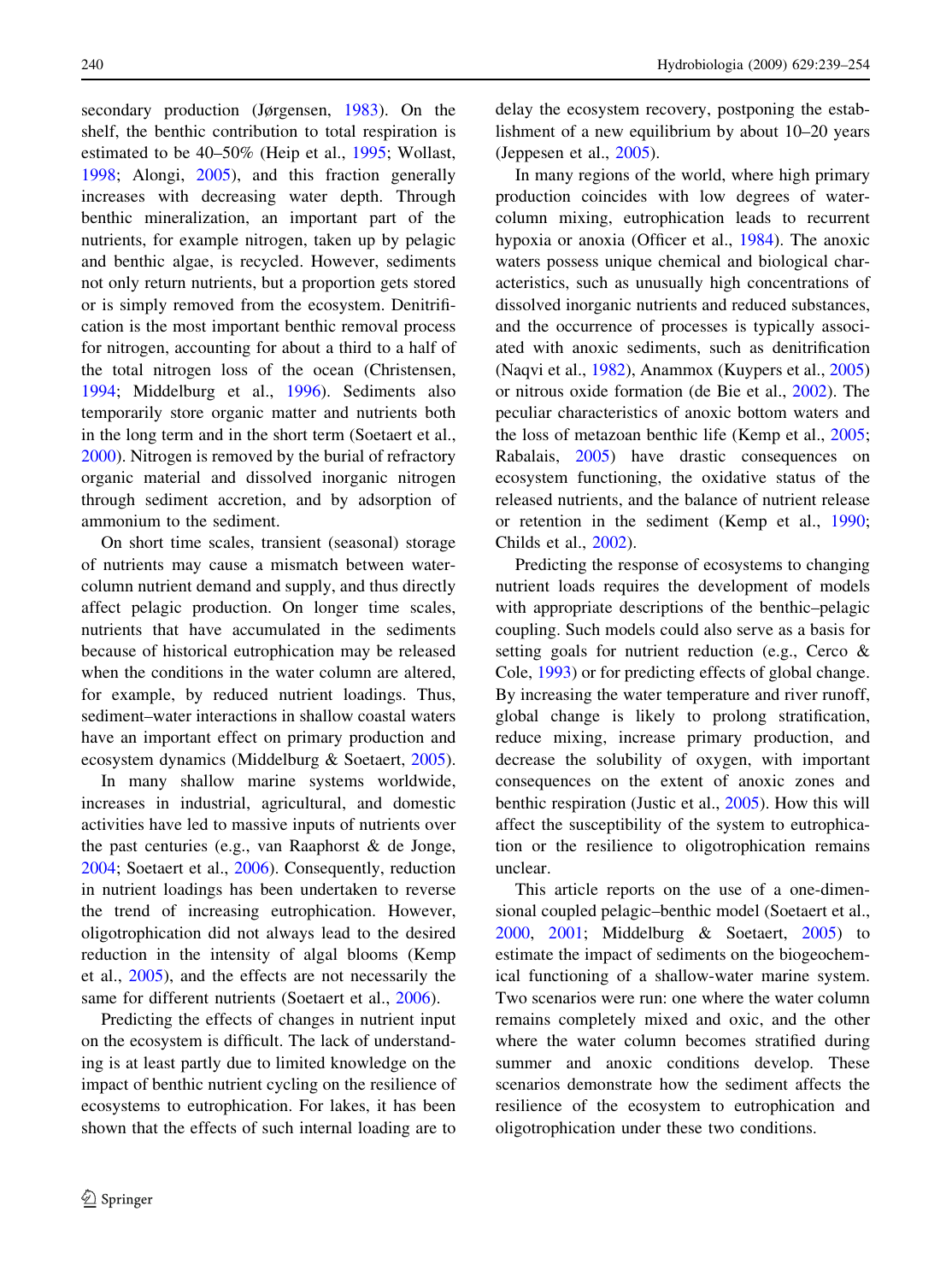# Materials and methods

#### Model description

The model couples three submodels that describe the physics of the water column, the pelagic biogeochemistry, and the sediment diagenetic properties (Fig. 1). The model was described extensively by Soetaert et al. [\(2000](#page-15-0), [2001](#page-15-0)) and Middelburg & Soetaert ([2005\)](#page-15-0); these articles should be consulted for model equations and for parameter values. The pelagic model has 50 equally sized vertical layers in a 50-m-deep water column, with 100 layers in the sediment that progressively increase in thickness from 0.1 cm at the sediment surface to 2 cm at depth. The total sediment depth covered is about 60 cm.

## Water-column turbulence and sinking

Vertical water-column mixing in the model is based on the k– $\varepsilon$  turbulence-closure formulation of Gaspar et al. [\(1990](#page-14-0)). The air–sea heat exchange is forced by 3-h

Fig. 1 Schematic representation of the three coupled submodels describing the watercolumn physics (left), water-column biogeochemistry (right), and sediment biogeochemistry (below)

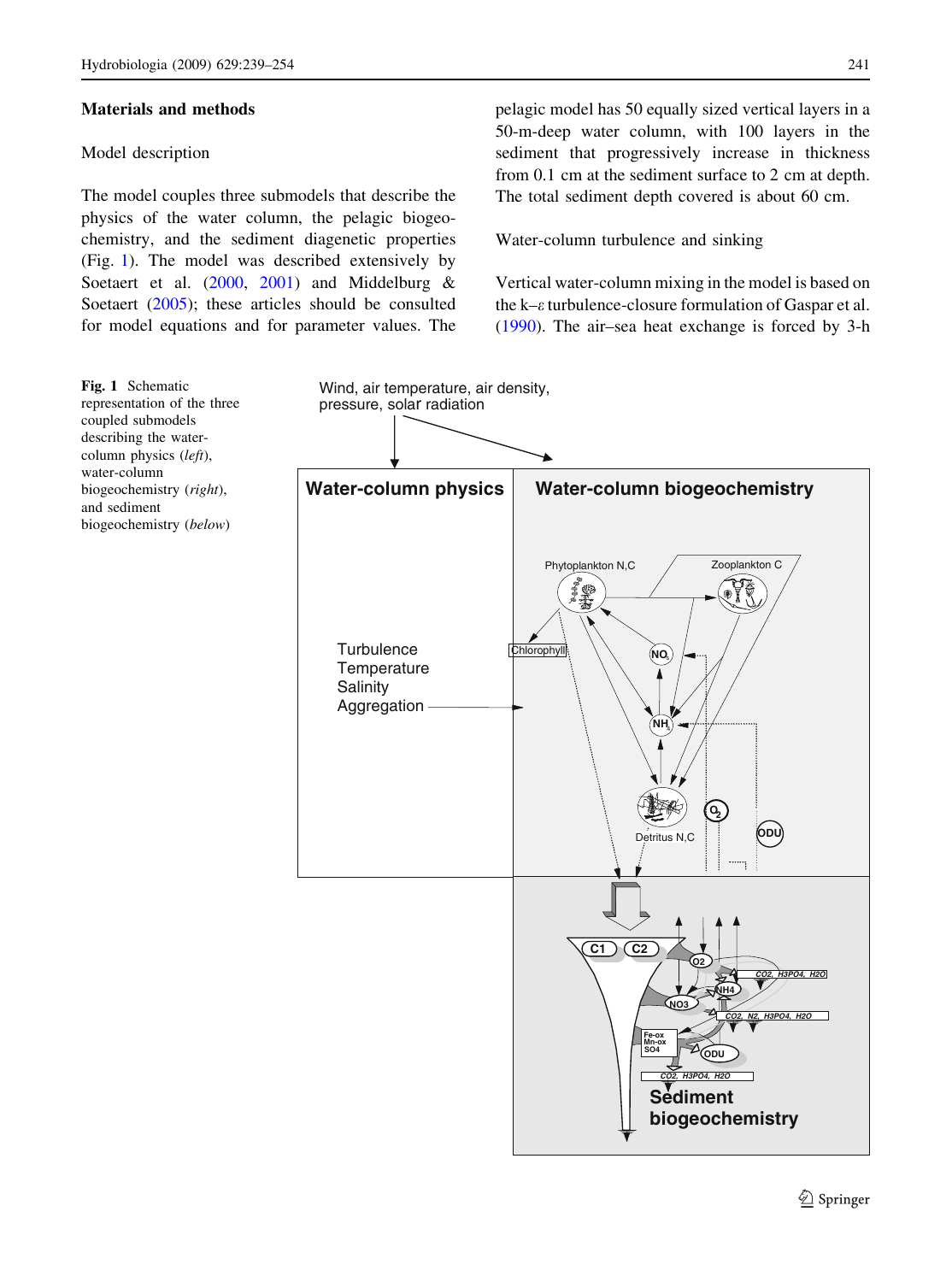atmospheric data, as used by Soetaert et al. [\(2001](#page-15-0)) and Middelburg & Soetaert [\(2005\)](#page-15-0), and representative for a temperate area (Goban spur, NE Atlantic). In order to increase the seasonality in the modeled water temperature, the seasonality in the air temperature was increased by 50%. Solar radiation was modeled as a sine wave, on which a random perturbation was added (Soetaert et al., [2000](#page-15-0)); 50% of the light was assumed to be in the infrared and the remaining in the photosynthetically active radiation (PAR).

Two physical scenarios were run:

- 1. The mixed scenario: Here, atmospheric conditions and the tidal pressure gradient are the only external forcing applied to the model.
- 2. The stratified scenario: In addition to the atmospheric and tidal forcing, input of brackish water (salinity  $S^b = 25$ ) on top and saline water (salinity  $S^s = 35.5$ ) near the bottom provides a stabilizing factor that reduces mixing. The extra fluxes mimic the outflow of estuarine water on the top of marine waters. It is achieved by nudging, using a velocity  $\gamma$  of 0.24 m d<sup>-1</sup> as follows:

$$
-Kz\frac{\partial S}{\partial z}\Big|_{0} = \textcircled{a} - (S_0 - S^b) \cdot \gamma \text{ and } -Kz\frac{\partial S}{\partial z}\Big|_{50}
$$
  
= -(S\_{50} - S^s) \cdot \gamma,

where S is the salinity, z is the depth, 0 and 50 are the air–sea and sediment–water interfaces, respectively,  $Kz$  is the vertical mixing coefficient, and  $\omega$  is the atmospheric salinity ''flux'' due to evaporation.

#### Pelagic biogeochemical model

As algae can store excess dissolved inorganic nitrogen, their nitrogen and carbon allocation are uncoupled (Tett & Droop, [1988\)](#page-15-0), which results in an explicit description of phytoplankton carbon and nitrogen and variable nitrogen to carbon ratios. Photoadaptation is approximated by assuming that the algal chlorophyll:nitrogen (Chl:N) ratio linearly and positively depends on the algal nitrogen:carbon (N:C) ratio. One class of zooplankton, expressed in nitrogen units, is modeled. It grazes on phytoplankton, using simple Monod-type saturation. Zooplankton mortality is expressed as a second-order closure term, which increases strongly when the oxygen concentration is low. The constant stoichiometry of the zooplankton is maintained by excess excretion or respiration to account for imbalances between nitrogen or carbon in its food and in zooplankton tissues. The bacterial loop is not resolved, but it is assumed that the mineralization of organic nitrogen and organic carbon proceeds at a first-order rate, where nitrogen decays more rapidly than carbon. Detritus mineralization proceeds unlimited by the oxygen concentration. In oxic conditions, oxygen is consumed; however, when oxygen is depleted, the mineralization process produces an undefined anoxic substance (oxygen demand units, ODU). This description is similar to that for the sediments (see below). Upon restoration of the oxic conditions, the ODU are re-oxidized, consuming one mole of oxygen per mole of ODU. Nitrate and ammonium are the only nutrients considered; ammonium is the preferred source of nitrogen for the algae. It is converted to nitrate (water column nitrification) at a low rate.

The sinking rate of detritus is calculated by the aggregation model of Kriest & Evans [\(1999](#page-15-0)). In contrast, algae sink with a constant velocity. All pelagic rates are temperature dependent. Photosynthetically active radiation is described by short- and long-wave radiation, with a different background extinction coefficient, to which a chlorophyll-dependent extinction is added. With the light settings used, the yearly averaged depth of the 1% level of daylight penetration is around 25 m, which is consistent with measurements in the North Sea (Visser, 1969 in Otto et al., [1990](#page-15-0)).

Oxygen is the only biogeochemical substance exchanged across the air–sea interface.

## Sediment biogeochemical model

Diagenetic models (Boudreau, [1996](#page-14-0)) are biogeochemical descriptions of sedimentary systems that take into account the complexity of the sediments. The diagenetic model used, OMEXDIA (Soetaert et al., [1996](#page-15-0)), represents the sedimentary C, N, and oxygen  $(O_2)$  cycles. It combines the description of solid (two organic matter pools) and solute (oxygen, nitrate, ammonium, and ODU) species. The organic matter degradation in the sediment follows the standard two-compartment type of organic matter consumption, with orders-of-magnitude differences in decay rates and different N:C ratios. Mineralization releases ammonium which may subsequently be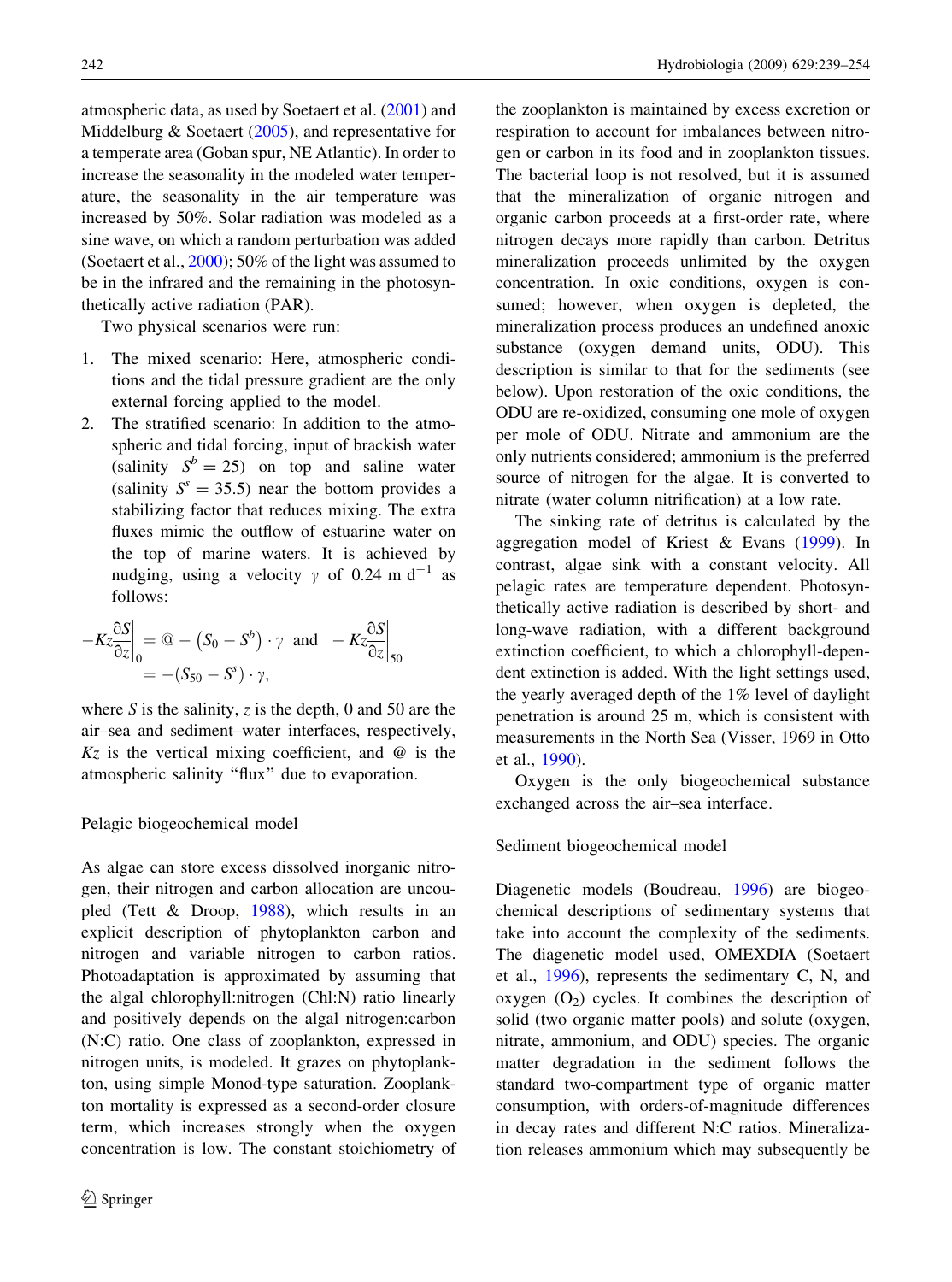re-oxidized to nitrate (nitrification), flux to bottom water, or be adsorbed onto the solid phase. From the sediment–water interface to depth into the sediment, the oxidation of organic matter proceeds first using oxygen as an electron acceptor. In deeper, lowoxygen layers, nitrate is used for mineralization (denitrification) until nitrate is exhausted, below which organic matter oxidation is driven by the reduction of manganese (Mn) and iron (Fe) oxides, sulfate  $(SO<sub>4</sub>)$ , and finally by methane fermentation. None of these anoxic processes are separately modeled; rather, it is assumed that the mineralization of organic matter via these pathways is not limited by oxidants, such that the electron acceptors that take part in anoxic mineralization need not be described. Given the high concentrations of  $SO_4^2$  in marine pore waters, this is a valid assumption. However, during anoxic mineralization, Fe and Mn ions, sulfide, and methane are formed and released to the interstitial waters where they may flux upward into the oxic zone to be re-oxidized. As this oxygen consumption may constitute a significant fraction of the total oxygen consumption in the sediment, it needs to be taken into account. Thus, in OMEXDIA, the anoxic mineralization produces a reduced substance, termed ODU, which constitutes the sum of Fe and Mn ions, sulfide, and methane. When oxygen is present, the ODU is re-oxidized; one mole of oxygen is consumed for the re-oxidation of one mole of ODU. The interplay between particles and dissolved substances is incorporated by imposing a gradient in porosity  $(\Phi)$ , declining exponentially from 0.95 at the sediment–water interface to 0.75 at 3 cm depth, below which it remains constant; such a porosity gradient is typical for muddy sediments.

In analogy with water-column processes, sedimentary constituents are affected by mixing and advection processes. A constant sediment accretion rate is assumed. The solid phase in muddy sediments is mixed mainly by the crawling and feeding activity of animals, which is parameterized by a bioturbation coefficient (Db). As animal life is restricted to the upper layer of the sediments, the bioturbation coefficient is assumed constant in the upper, bioturbated layer, below which it declines exponentially. Solute mixing in mud occurs essentially via molecular diffusion, corrected for the tortuous path that molecules need to take, and may be increased by the ventilation activity of benthic animals. In

OMEXDIA, animal ventilation is represented by the simplest formulation, that is, as an enhanced diffusion. Thus, diffusion is increased by a multiplication factor, which varies with depth into the sediment in a similar manner as the bioturbation coefficient.

## Sediment parameters

The biogeochemical rate parameters and half-saturation or inhibition constants from the original OMEX-DIA model (Soetaert et al., [1996](#page-15-0)) were left unaltered. As the diagenetic model explicitly deals with biogeochemical processes, the effect of benthic animals must be parameterized. In general, benthic animals influence biogeochemical cycles in three ways: (1) through their metabolism, respiration, and excretion, they convert organic matter to inorganic form (dissolved nutrients and carbon dioxide) and consume oxygen; (2) by their crawling and feeding activity, they mix the sediment (bioturbation); and (3) some organisms pump bottom water through their burrows thus increasing the exchange rate of solutes between the water column and the sediment (bio-irrigation).

The respiration of higher organisms and bacteria was incorporated as a first-order decay rate, assuming two pools with largely varying decomposition rates, and using the parameter values as in Soetaert et al. [\(1996](#page-15-0)). These settings were the same between the well-mixed and the stratified scenarios. Solid-phase mixing due to animal crawling and feeding activity was modeled as a diffusive process, while the ventilation of the sediment due to burrow irrigation was described as an enhancement of sediment–water exchange over molecular diffusion. The intensity of these processes was considered to differ under wellmixed and stratified conditions. When lasting for long enough periods, anoxia may completely eradicate the larger benthic animals (e.g., Rabalais et al., [2002](#page-15-0)), and it may take years before significant populations of macrofauna return (Josefson & Widbom, [1988](#page-14-0)). In contrast, smaller organisms are less affected and may recover more rapidly upon restoration of oxic conditions (Josefson & Widbom, [1988\)](#page-14-0). As larger animals contribute most to bioturbation and bio-irrigation, anoxia also affects the degree to which the sediments are mixed or to which water is pumped in the sediment. Mixing intensities in marine sediments were compiled by Middelburg et al. ([1997\)](#page-15-0) and they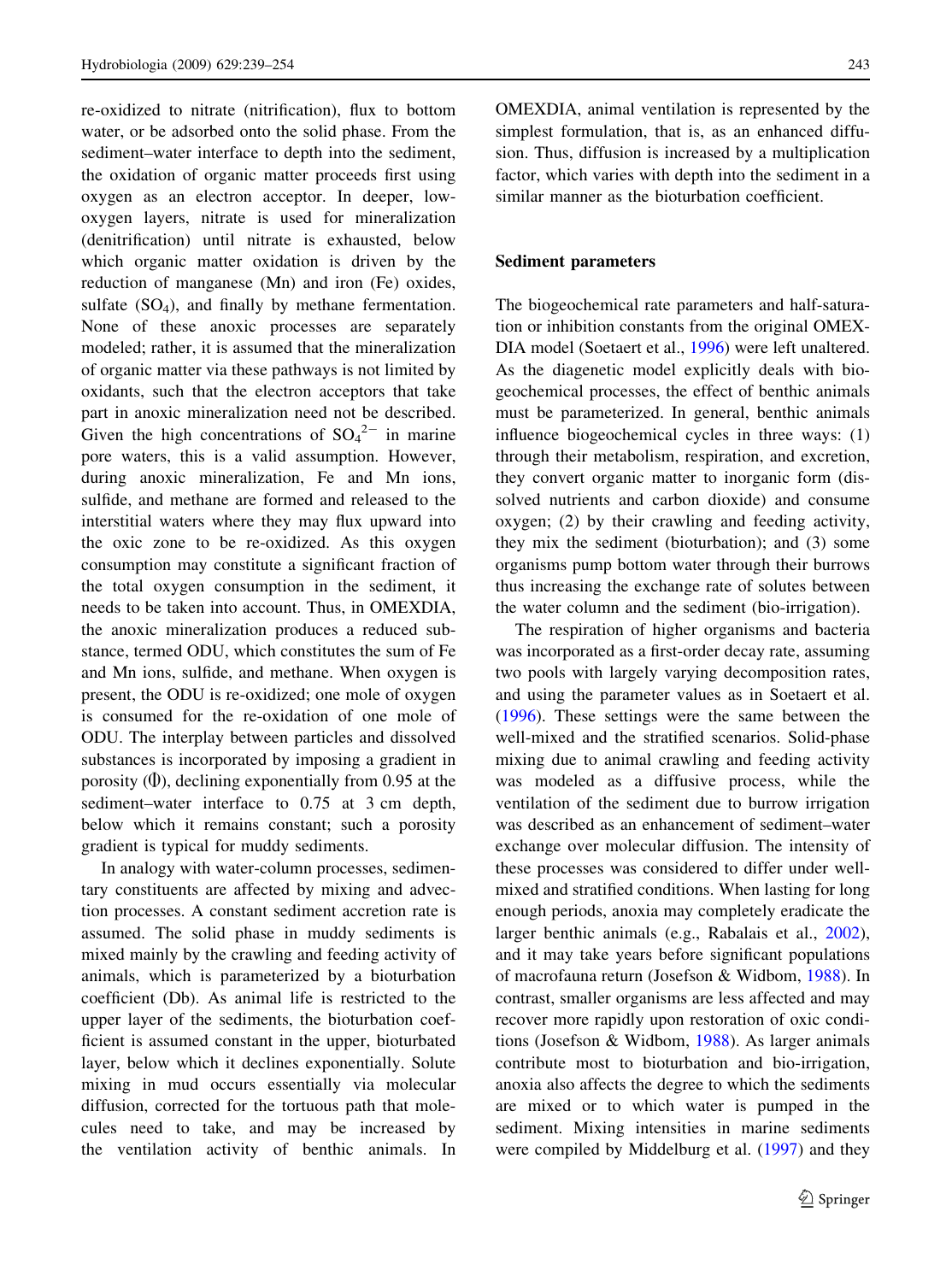fall roughly in the range from 1 to 100 cm<sup>2</sup> yr<sup>-1</sup> in shallow sediments; for a 50-m-deep station, the geometric and arithmetic mean of bioturbation coefficients are 5 and 25  $\text{cm}^2 \text{ yr}^{-1}$ , respectively. For the mixed-case scenario, with permanently oxic bottomwater conditions, an intermediate bioturbation coefficient of 15 cm<sup>2</sup> yr<sup>-1</sup> was chosen, while for the stratified case, where the water column becomes temporarily anoxic, the bioturbation rate was set an order of magnitude lower  $(1.5 \text{ cm}^2 \text{ yr}^{-1})$ . Mixedlayer depth was assumed to be 5 cm in the wellmixed scenario and 1 cm in the stratified scenario. Similarly, the ventilation, which triples the diffusion rate over molecular diffusion in the well-mixed physical scenario, is turned off under stratification.

#### Submodel coupling

The coupling between the physical and biogeochemical pelagic models was done off-line. The interaction between benthic and pelagic biogeochemistry is twodirectional; therefore, these submodels are coupled on-line. Organic matter, settling from the water column onto the sediment, adds to sediment organic matter, assuming a fixed proportion of rapidly and slowly decaying organic matter. The pelagic model provides the bottom-water concentrations of oxygen, nitrate, ammonium, and ODU, which constitute the upper boundary condition of the sediment model. The latter then estimates the sediment–water exchange flux, which is used to adjust bottom-water concentrations. It is also assumed that the temperatures in sediment and bottom water are equal.

Sedimentary denitrification removes fixed nitrogen from the system. If the model is run in steady-state (with the same annual dynamics repeated), this nitrogen loss should be compensated by lateral influx. Soetaert et al. [\(2000\)](#page-15-0) tested several scenarios to model this flux and concluded that the manner in which this nitrogen was effectively returned had only a marginal effect on the system's dynamics. For the runs reported here, a flux of ammonium was imposed to the bottom water, instantaneously compensating the  $N_2$  loss.

#### Solving the coupled model

The coupled model was implemented in the simulation environment FEMME (Soetaert et al., [2002](#page-15-0)), which addresses the technical aspects of the modeling.

Owing to the large differences in spatial scales, of the order of 1 m in the pelagic model, and from 1 mm to 2 cm in the sediment model, the numerical properties of pelagic and benthic submodels are very different. The pelagic model was solved by simple explicit (Euler) integration, except for transport which was approximated by a fully implicit integration scheme. The time-step chosen for the pelagic model was 7.5 min. In the benthic model, the dynamics of the different substances proceed at orders-of-magnitude different time scales, from a fraction of a second for oxygen in some sediment layers to the order of years for the low-reactive organic matter components. This leads to a stiff set of equations that was solved with an implicit integration routine that adapts the time-step to the model dynamics, in order to preserve a pre-set tolerance level (Brown et al., [1989\)](#page-14-0).

The coupled model then proceeded with common time-steps of 1 h, during which the pelagic model took eight steps, and the diagenetic model took a variable number of steps (depending on the model dynamics). During the hourly integration, the average deposition of organic matter and the average bottomwater concentrations, as estimated during the previous hour from the pelagic model, were imposed onto the sediment upper boundary. Similarly, the average sediment–water nutrient, oxygen, and ODU fluxes, as estimated by the diagenetic model from the previous hourly integration, were used to update the bottomwater concentrations. This mode of coupling is very efficient, but introduces a time lag of 1 h between both submodels. As the interest of this work was mainly in much longer time scales, this artificial lag was insignificant. Reducing the common time-step did not have any noticeable effect on the model outcome.

Owing to the large difference in time scales of the benthic model, this part must be carefully initialized, to avoid a too long spin-up time before the sediment model is in equilibrium with the pelagic dynamics (and vice versa). Correct initialization of the slowest reactive fraction of organic matter is especially critical. This is the fraction of organic matter that partly escapes below the bioturbated area, where it is moved only by sediment advection. It would take many thousands of years of runtime before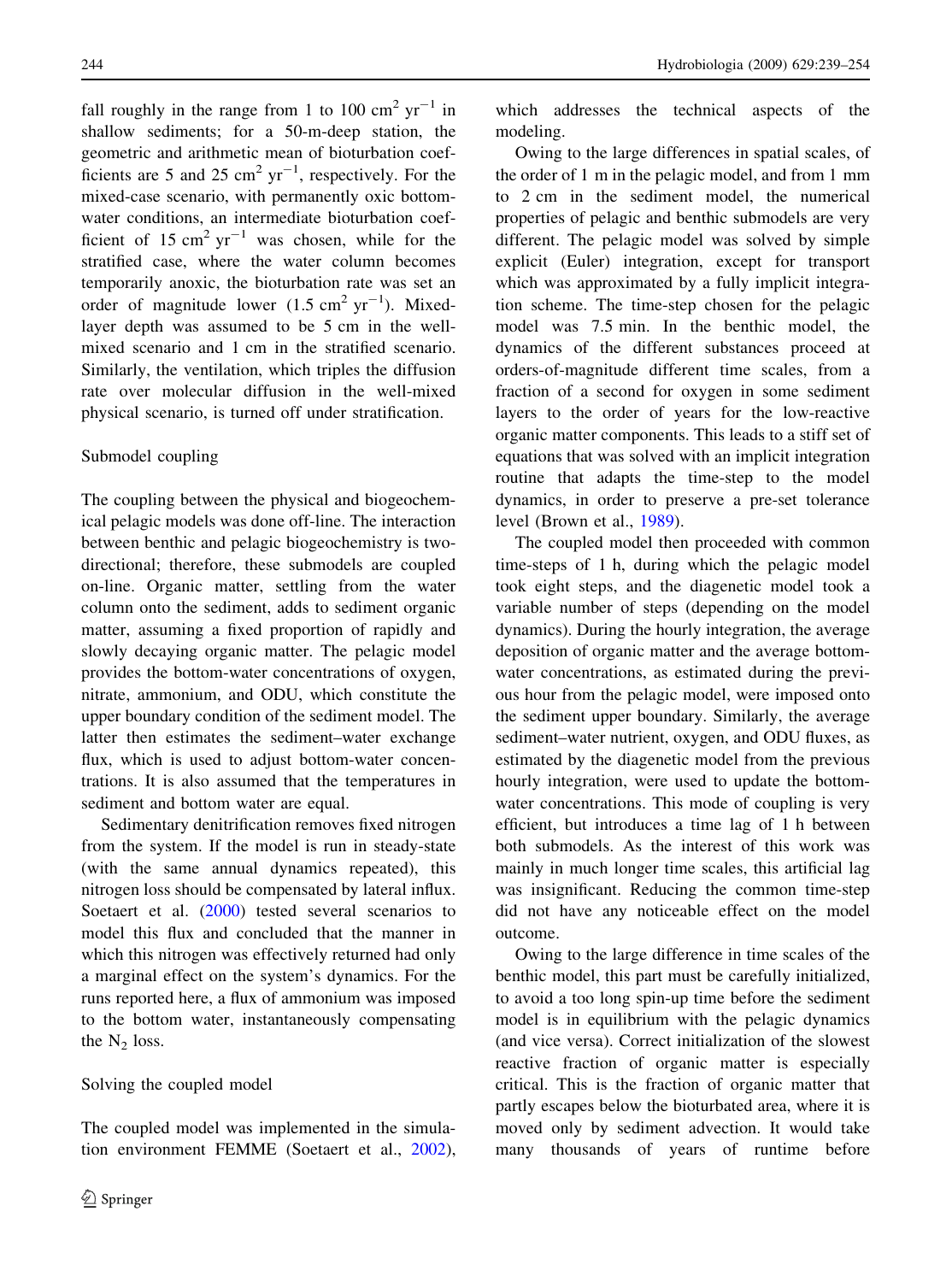concentrations of this organic matter fraction have built up in equilibrium at these depths. In order to avoid such long spin-up, the following procedure was used. First, the pelagic model was run without adding the diagenetic model. Instead, a zero-flux lower boundary was assumed (Soetaert et al., [2000](#page-15-0)), meaning that all organic matter deposited is immediately mineralized and provokes an equivalent source of nitrogen and sink of oxygen. Based on this run, an annual mean organic matter deposition rate and a mean bottom-water concentration were calculated. These were then used to initialize the diagenetic model by generating steady-state concentration versus depth profiles under these conditions. This is done by solving for the root of the 600 non-linear equations. After this initialization, the model was run for at least 5 years, and convergence to equilibrium tested. Only the results from the last year are shown.

Both physical scenarios (mixed and stratified) were applied in a range of initial concentrations of DIN in the water column (5, 10, 15, 20, 25, 30, 50, 100, and 200 mmol  $m^{-3}$ ). In order to run the full model for 1 year of simulation, it takes about 2.5 min on a Pentium 4, 3 GHz personal computer.

## Results

#### Physical properties

Figure 2 displays an annual cycle of the modeled temperature field and the turbulent diffusion coefficient as generated by the turbulence-closure model for the two physical conditions. Without extra stabilization (the mixed-case scenario), the 50-mdeep water column remains almost completely mixed, except the onset of summer where the water column stratifies slightly (Fig. 2C) and a temperature gradient of about  $1^{\circ}$ C from top to bottom emerges (Fig. 2A). In contrast, when including a brackishwater flux near the surface and a flux of saline water near the bottom, stratification starts in spring and lasts throughout summer (Fig. 2D). The maximum difference between bottom and surface temperatures is  $9^{\circ}$ C (Fig. 2B).

## Water-column biogeochemistry

In Fig. [3,](#page-7-0) the changes in nitrate and oxygen concentrations during an annual cycle and vertically in the

**A** C Temperature c B **Temperature** ° <sup>C</sup> 50 40 30 20 10 0 50 40 30 20 10 0 ě 16 12 18 18 **C**  $\frac{1}{2}$  **C**  $\frac{1}{2}$  **C**  $\frac{1}{2}$  **C**  $\frac{1}{2}$  **C**  $\frac{1}{2}$  **C**  $\frac{1}{2}$  **C**  $\frac{1}{2}$  **C**  $\frac{1}{2}$  **C**  $\frac{1}{2}$  **C**  $\frac{1}{2}$  **C**  $\frac{1}{2}$  **C**  $\frac{1}{2}$  **C**  $\frac{1}{2}$  **C**  $\frac{1}{2}$  **C**  $\frac{1}{2}$  **C**  $\frac{1}{2$  14  $\overline{a}$ 16 16 12 8 14 14  $\vec{e}$ E E  $\delta$ 12 12  $\frac{1}{2}$ 80  $z^2$ 10 10  $\frac{16}{7}$  10  $\overline{a}$  $7<sub>0</sub>$  8 8 8 12 8 10  $\approx$ ă **S** 0 50 150 250 350 0 50 150 250 350 Days Days **Kz**  $m^2 s^{-1}$ **Kz**  $m^2 s^{-1}$ 50 40 30 20 10 0 50 40 30 20 10 0  $\Omega$ 0 −5 −5 −5 −5 −5<br>G −5 −3 − −−3  $\overline{a}$  $\circ$ −3 −1 ¶<br>1 −1 −5 −3<br>−3<br>−3 −3 −5 20 −2 ສ −2 ₩ −3 −3  $\epsilon$ −<br>13<br>13 E −3 −3 −3 8 ¶ −4 −4  $\overline{a}$ −3 −3 −5 −5 50 င္တ 0 50 150 250 350 0 50 150 250 350 Days Days

Fig. 2 Spatiotemporal plot of water-column temperature (A, B) and diffusion coefficients (C, D) for the mixed  $(A, C)$  and stratified  $(B, D)$  conditions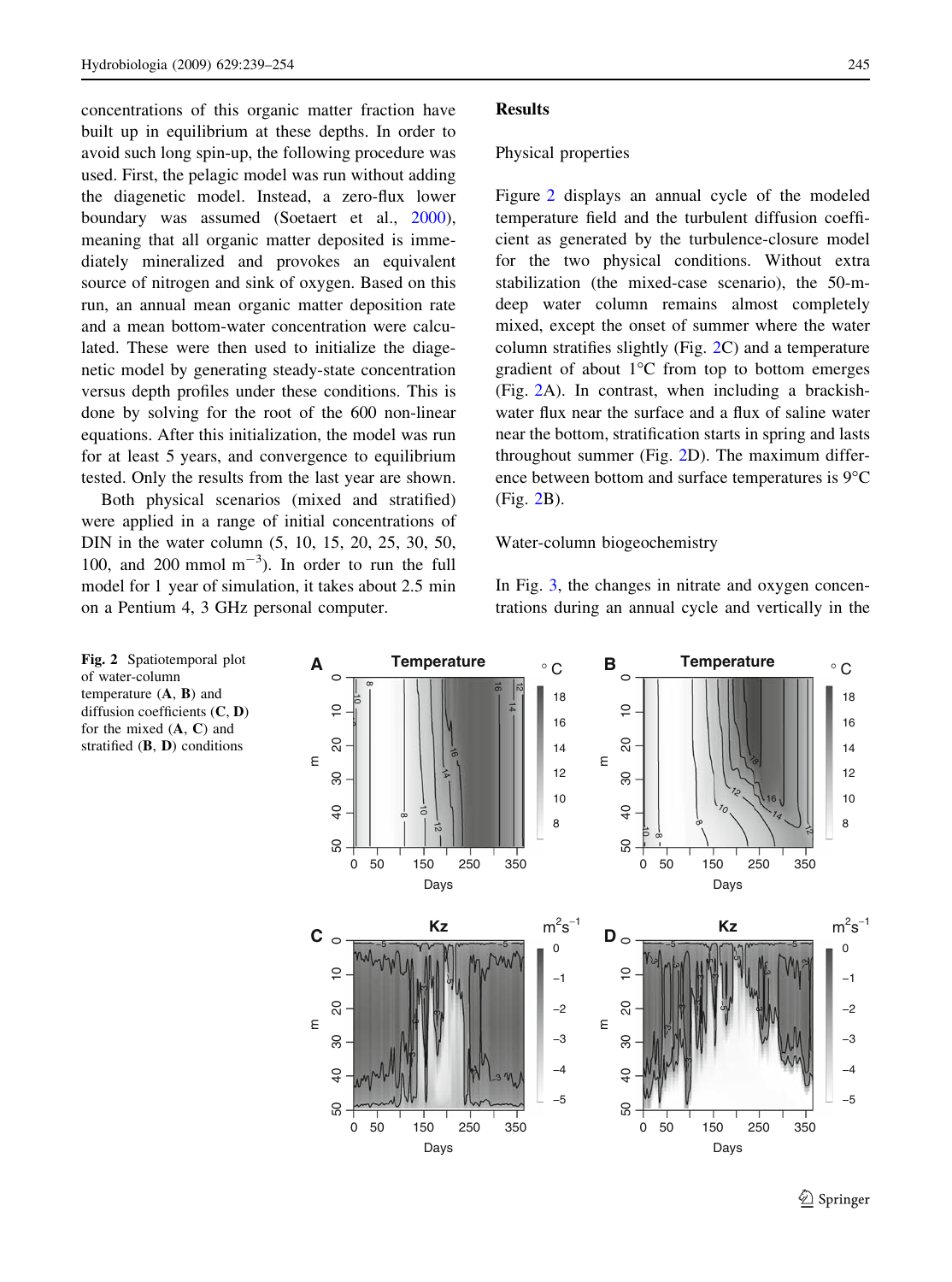<span id="page-7-0"></span>water column are depicted for a water-column DIN concentration in winter of 10 mmol  $m^{-3}$ . This is a typical condition for temperate coastal systems such as the North Sea.

The development of the phytoplankton bloom, as light intensity increases in spring, depletes the mixedlayer nitrate (Fig. 3C, D) until it is entirely consumed in summer. This depletion occurs earlier (around day 100; Fig. 3D) in the stratified compared to the wellmixed case (day 130, Fig. 3C). The organic matter produced sinks toward the bottom and is mineralized at greater depth. During this process, oxygen is consumed and nutrients are released. Under stratified conditions, this first leads to a strong decrease and ultimately complete depletion of oxygen and the water column becomes anoxic below the mixed-layer depth (Fig. 3B). Also, a sub-surface nitrate peak emerges after the exhaustion of nutrients in the mixed layer (Fig. 3D). Similar results were obtained in a modeling study of the Louisiana-Texas shelf in the Gulf of Mexico (Chen et al., [1997\)](#page-14-0).

If the winter nutrient concentration of the water is increased from 10 mmol  $m^{-3}$  (Fig. 3C, D) to 30 mmol  $m^{-3}$  (Fig. [4A](#page-8-0), B), the initiation of nutrient limitation is postponed until a later date. Thus, nitrate is completely exhausted at day 190 and 170 in the mixed and stratified waters, respectively (Fig. [4](#page-8-0)), which is 60 to 70 days later than depletion in the 10 mmol  $m^{-3}$  scenario. This trend continues as the winter DIN concentrations are increased (not shown), except the highest loadings at which exhaustion no longer occurs.

## Eutrophication gradient

The annual algal uptake of DIN and primary production along a gradient of increasing pelagic DIN concentrations are shown in Fig. [5](#page-8-0)A, B. Higher nutrient concentrations enhance annual primary production by prolonging the production period, and the annual-averaged algal assimilation of DIN and primary production increase until they level off. Under the mixed-case scenario, this occurs at a winter DIN concentration of about 50 mmol  $m^{-3}$ , where primary production reaches values of 390 g C  $m^{-2}$  $yr^{-1}$ , while under stratification, the maximum production attained is higher (510 g C m<sup>-2</sup> yr<sup>-1</sup>) and this maximum is reached at higher mean DIN concentrations (100 mmol  $m^{-3}$ ). Stratification has an opposite effect on nutrient and light limitation of

Fig. 3 Spatiotemporal plot of water-column oxygen (A, B) and nitrate (C, D) concentrations for the mixed (A, C) and stratified (B, D) conditions, as modeled for a winter watercolumn DIN concentration of 10 mmol  $m^{-3}$ 

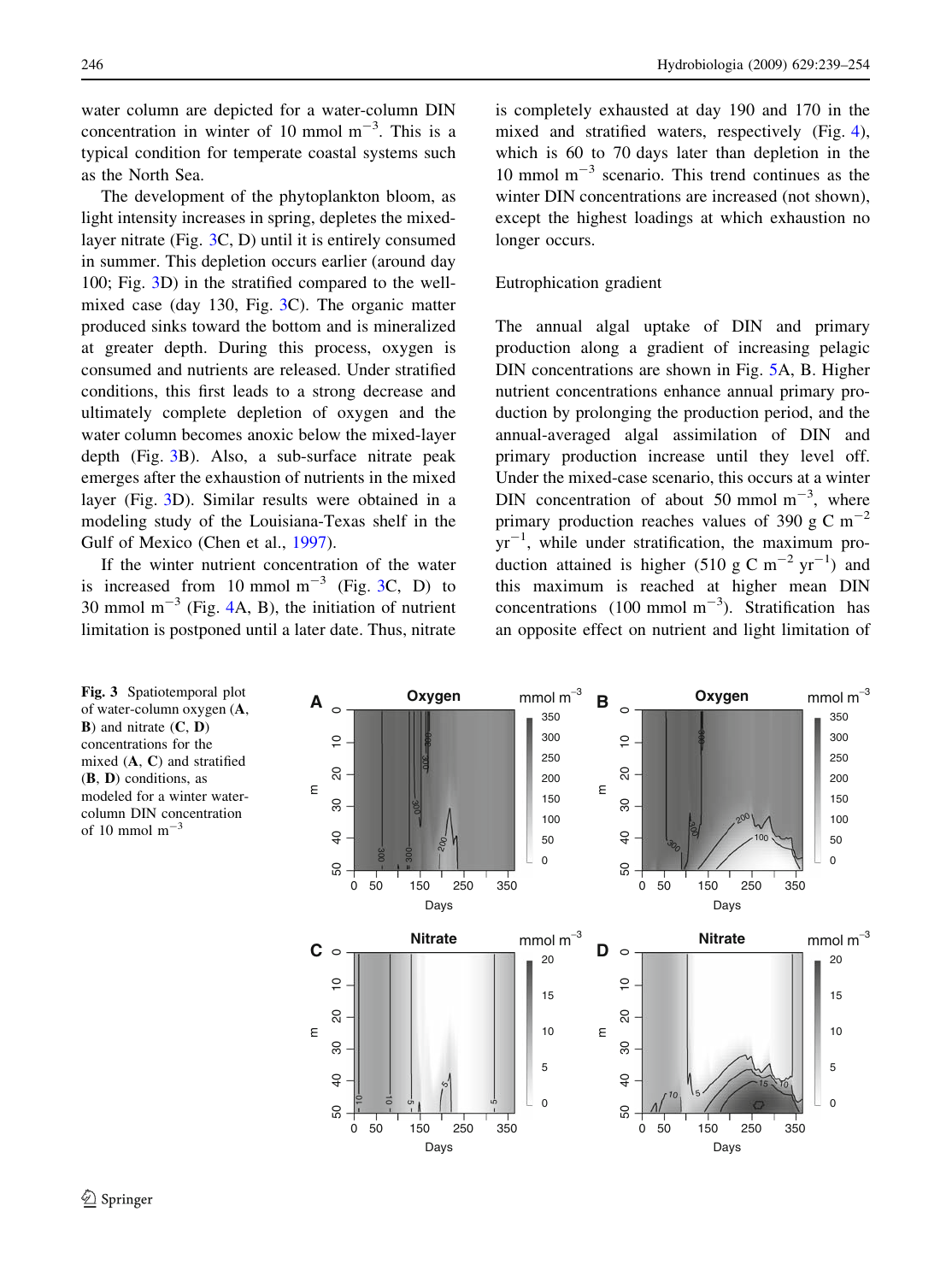nitrate concentrations for the mixed (A) and stratified (B) conditions, as modeled for a winter water-column DIN concentration of 30 mmol  $m^{-3}$ 

Fig. 5 Algal uptake of dissolved inorganic nitrogen (A) and primary

mixed and stratified scenarios. The top of the

algae are on average

(gray line) and stratified (black line) conditions

<span id="page-8-0"></span>

the algae. If algae are mixed from surface to bottom, the average light experienced is less intense and the light limitation is stronger than where mixing is limited from the surface to several meters above the bottom. However, under low mixing, nutrient concentrations build up below the thermocline and remain inaccessible for algal growth.

Therefore, where winter nutrient concentrations are low, algal production in a stratified water column is lower than under well-mixed conditions. At very high winter concentrations, nutrient limitation no longer occurs, and the productivity under stratification surpasses the mixed-water case production, due to the more favorable light conditions.

In the model presented here, the primary production of pelagic DIN concentrations ranging from 5 to 15 mmol m<sup>-3</sup> varied from 210 to 325 g C m<sup>-2</sup> yr<sup>-1</sup> under well-mixed conditions, and from 112 to 220 g C m<sup>-2</sup> yr<sup>-1</sup> under stratified conditions (Fig. 5B). This compares well with the estimate of 250–300 g C m<sup>-2</sup> yr<sup>-1</sup> for coastal waters of the North Sea (Joint & Pomroy, [1993\)](#page-14-0).

Sediment model

The changes in sedimentary nitrate and ammonium concentrations as determined for pelagic winter DIN concentrations of 10 mmol  $m^{-3}$  are illustrated in Fig. [6.](#page-9-0) In winter, a clear build-up of nitrate can be seen below the sediment–water interface, up to 30 mmol  $m^{-3}$  for the mixed case (Fig. [6A](#page-9-0)) and 22 mmol  $m^{-3}$  for the stratified case (Fig. [6B](#page-9-0)). As more oxygen is consumed during summer, the oxygen penetration depth shifts upward, and the nitrate peak becomes less pronounced (mixed case, Fig. [6A](#page-9-0)) or disappears (stratified case, Fig. [6B](#page-9-0)). At the same time, ammonium increases at depth in the sediment (Fig. [6C](#page-9-0), D).

The sediments underlying the well-mixed water column have higher bioturbation and bio-irrigation rates. As these have a different effect on sediment functioning, both the ammonium and nitrate concentrations are highest under well-mixed conditions. By bio-irrigating their burrows, organisms pump water into the sediment, thus shortening diffusive pathways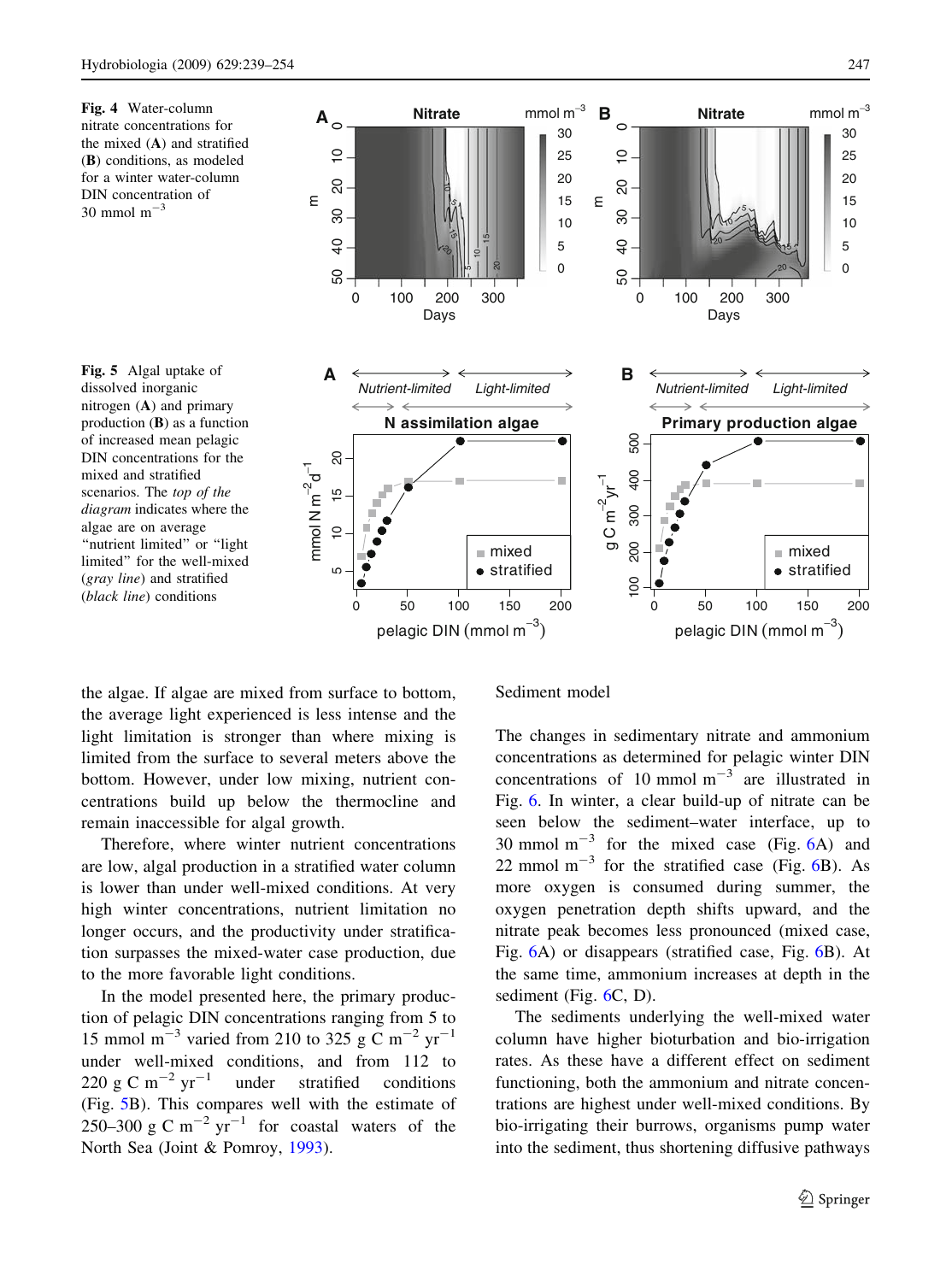<span id="page-9-0"></span>Fig. 6 Spatiotemporal plot of sediment nitrate (A, B) and ammonium (C, D) concentrations for the wellmixed  $(A, C)$  and stratified (B, D) conditions, as modeled for pelagic winter DIN concentrations of 10 mmol  $m^{-3}$ 



for oxygen in sediments (Meysman et al., [2006\)](#page-15-0); this promotes oxygen-consuming processes such as nitrification. This provides an explanation for the higher concentrations of nitrate in the mixed-case scenario. The build-up of ammonium depends on the amount and the depth of organic matter mineralization. With increasing mixing rates, organic matter deeper into the sediment is decomposed and the pore waters become enriched in ammonium at these depths. Similar behavior has been described for the build-up of phosphate as a function of sediment advection (Van Cappellen & Berner, [1988](#page-15-0)). In contrast, as bioturbation in sediments under the stratified water column is reduced, organic matter is mineralized closer to the sediment–water interface. Thus, ammonium is released more superficially, resulting in a stronger initial gradient and therefore a larger efflux to the water column; as a consequence, lower concentrations build up.

The importance of the sediment in the biogeochemical functioning of shallow-water marine systems is illustrated by Fig. [7.](#page-10-0) A significant fraction of the organic matter decays in the sediment. The relative contribution of the sediment with respect to total system mineralization varies between 44% and 54%

(Fig. [7](#page-10-0)A). This corresponds well with literature estimates, which on average are close to a 50% contribution of benthic mineralization in shallow systems (Heip et al., [1995](#page-14-0); Wollast, [1998;](#page-15-0) Rabouille et al., [2001;](#page-15-0) Middelburg et al., [2005](#page-15-0)). With increasing eutrophication, the share of the sediment in system mineralization increases slightly (Fig. [7A](#page-10-0)), from 44% to 54%. This is due to a lower efficiency of zooplankton grazing on the algae at high production rates, as the feeding rate of the zooplankton saturates at high algal concentrations (not shown). Under these conditions, an increasing fraction of the primary production remains ungrazed and sinks to the sediment.

The total nitrogen inventory in the sediment was estimated by integrating organic nitrogen, ammonium, and nitrate up to 60 cm depth (the total sediment depth modeled). This estimate is accurate for the reactive organic matter, which does not penetrate deeper than 15 cm, and for nitrate, which is completely consumed within the upper centimeter of the sediment. In contrast, the ammonium concentration is highest at great sediment depth, and the deeper the integration, the larger the share of total ammonium in the sedimentary nitrogen inventory will become. However, it is reasonable to assume that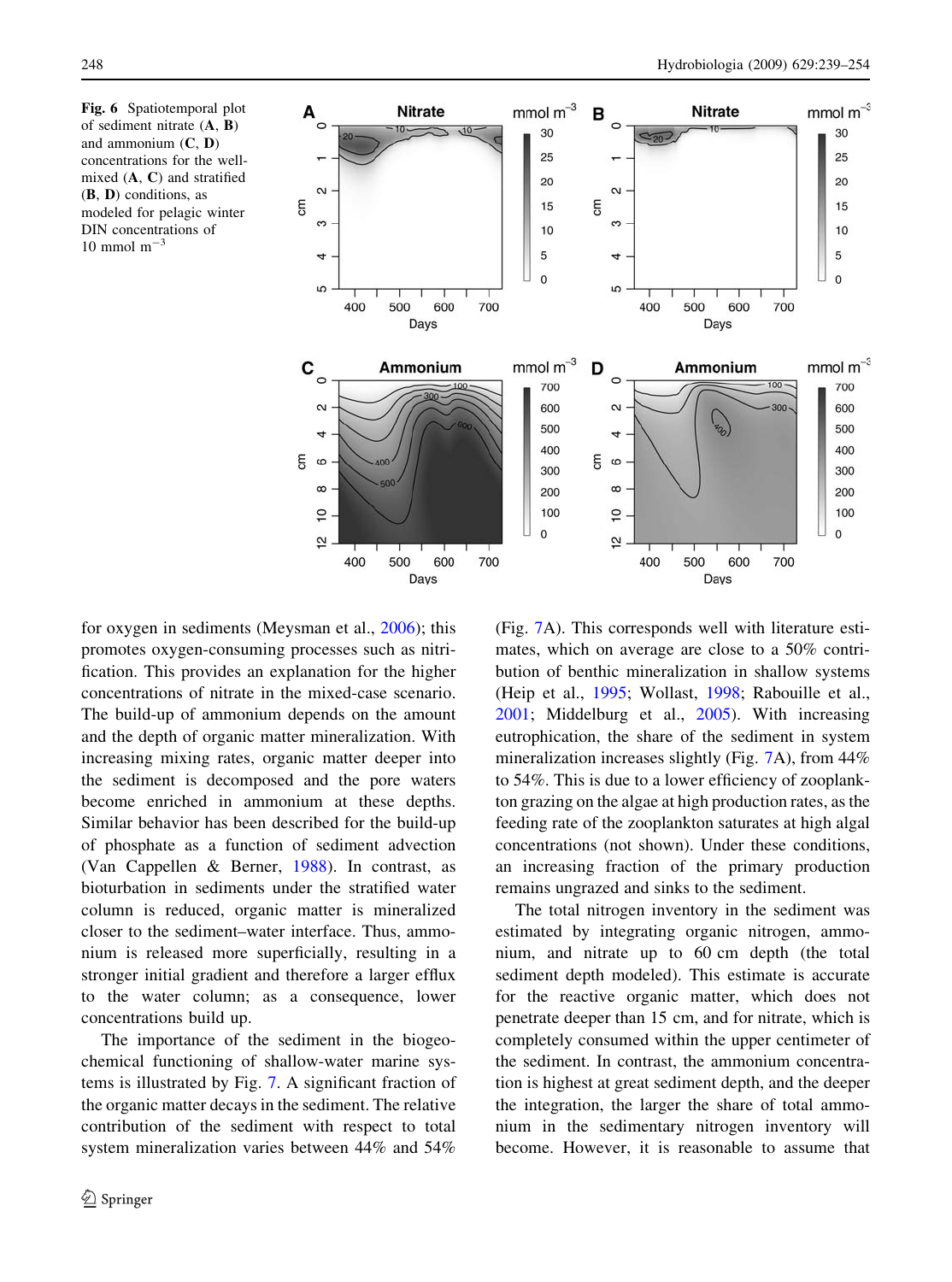<span id="page-10-0"></span>Fig. 7 A Benthic mineralization as a percentage of total mineralization. B Percentage of total nitrogen residing in the upper 60 cm of the sediment. C Total sedimentary denitrification. D Annual percentage removal of total  $(benthic + pelagic)$ nitrogen due to sedimentary denitrification



deeply buried ammonium  $(>60 \text{ cm})$  will not influence the dynamics of the overlying waters and can therefore be ignored. Moreover, most of the sedimentary nitrogen resides in the organic nitrogen fraction, only 2.5–2.7% (mixed) or 2.2–2.6% (stratified) of sediment nitrogen consists of ammonium; nitrate contributes a negligible amount. Thus, even if ammonium was to be integrated to one meter depth or deeper, this would not have a large impact on the estimated sediment inventory.

Total nitrogen in the sediment ranges from 2000 to 5000 mmol N  $m^{-2}$  in the mixed-case scenario and from 1000 to 9000 mmol N  $m^{-2}$  below stratified waters (not shown). When expressed as a percentage of the total (i.e., pelagic  $+$  benthic) nitrogen inventory, the importance of the sediment as a reservoir of reactive nitrogen becomes evident (Fig. 7B). At oligotrophic to moderately eutrophic conditions (winter DIN  $\leq 50$  mmol m<sup>-3</sup>), 70–90% of all nitrogen resides in the sediment, and this lowers consistently with increasing eutrophication. However, even at the most eutrophic conditions, 38–48% of all nitrogen is found in the sediment.

In both types of sediments, anoxic processes prevail; the contribution to total mineralization varied from 63 to 88% under a stratified water column, and from 70 to 82% under a mixed water column (not shown). The contribution of sedimentary denitrification is also similar in both cases (stratified: 8–15%; mixed: 7–20%, not shown), although the source of nitrate differed greatly. In the well-mixed case, denitrification was 100% fueled by in situ nitrification of ammonium produced during mineralization, except at the highest DIN concentrations (winter  $\text{DIN} > 100 \text{ mmol m}^{-3}$ , when nitrate from the overlying water also fluxed into the sediment (not shown). In contrast, for sediments underlying stratified water, the influx of bottom-water nitrate which builds up below the thermocline (Figs. [3D](#page-7-0), [4B](#page-8-0)) is much more important. In this case, the contribution of denitrification supported by nitrification declined quasiexponentially from 100% at the most oligotrophic conditions to  $\langle 20\%$  at pelagic DIN concentrations of 50 mmol  $m^{-3}$  (not shown). The relative contributions of the different mineralization pathways in this model compare well with literature data, which show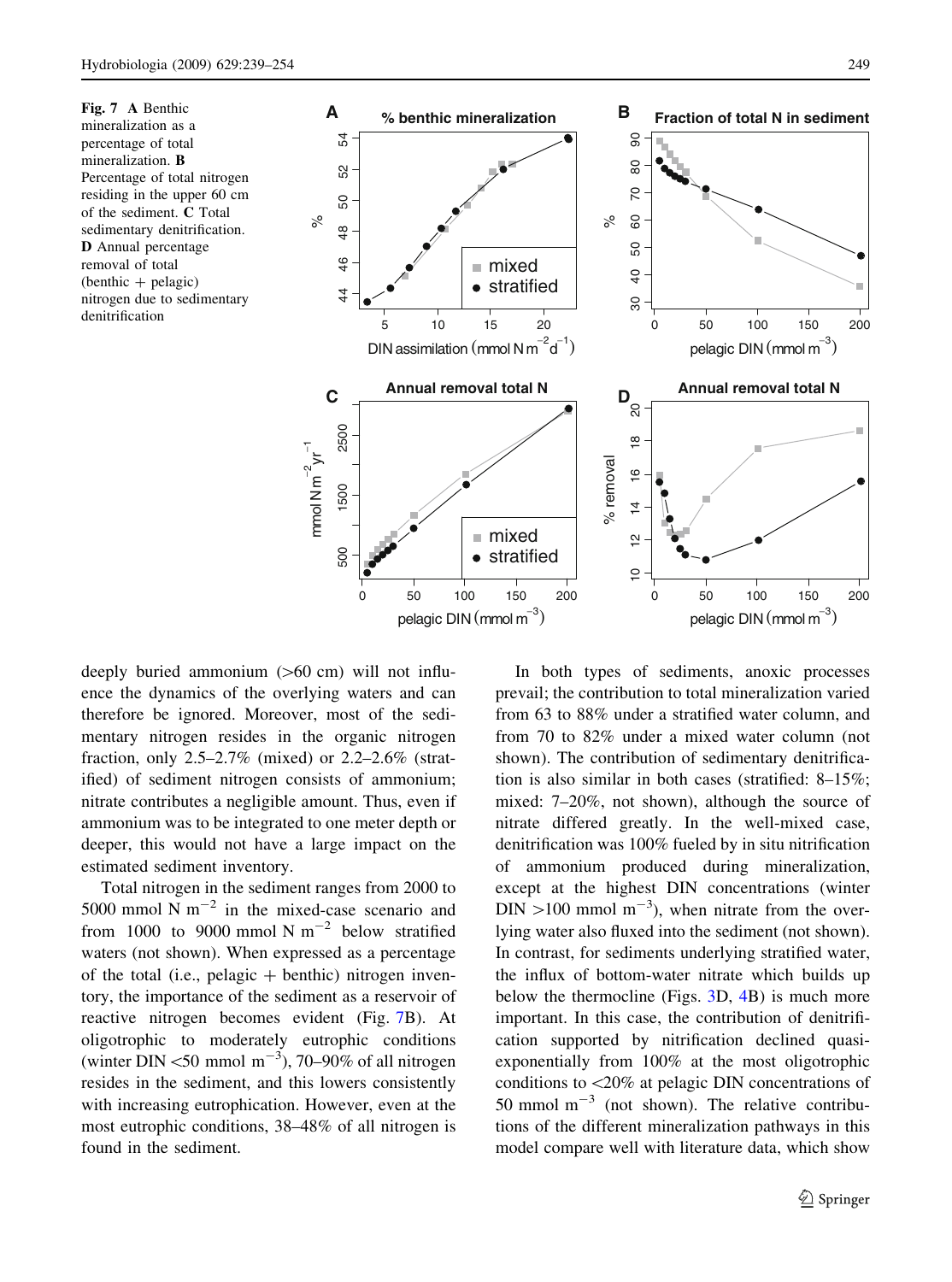<span id="page-11-0"></span>a more than 50% contribution of anoxic pathways in shallow sediments, and a share between 0 and 20% for the denitrification (e.g., Burdige, [2006](#page-14-0)).

The importance of the denitrification process for the nitrogen cycling in the two conditions is represented in Fig. [7C](#page-10-0), D. The sedimentary losses vary from 200 to 3000 mmol N m<sup>-2</sup> yr<sup>-1</sup> (Fig. [7](#page-10-0)C), which is 10-20% of the total nitrogen per year (Fig. [7](#page-10-0)D). When expressed as a function of pelagic nitrogen, the removal varies from 25% (most eutrophic) to 140% (oligotrophic) per year (not shown). The denitrification process is more important under the well-mixed condition compared to the stratified condition because primary production, as well as benthic mineralization, is higher here (except in the most eutrophic conditions), while the contribution of denitrification to total sediment mineralization is comparable.

## Nutrient reduction scenarios

Nutrient concentrations in an open system result from the balance of input and output processes. In the model described here, the output and input are, respectively, the sedimentary denitrification and the flux that compensates the losses due to denitrification (see Material and Methods, submodel coupling). Although this model approach is very simple, it closely mimics the overall nitrogen balance in shelf ecosystems, where nitrate input from external sources is balanced by denitrification (Middelburg & Soetaert, [2005](#page-15-0)).

If the nitrogen loading (input) to the water column is altered, then the system dynamics will change until the denitrification again balances the nitrogen addition, and steady-state seasonal dynamics are restored. The magnitude of denitrification depends on the nutrient concentrations in the overlying water and the rate of sedimentary organic matter mineralization, which in turn depends on the water-column nitrogen concentration. Thus, if the nutrient inputs to the system are altered, the steady-state nutrient concentrations will also be altered. Figure 8 is essentially a redrawing of Fig. [7C](#page-10-0), but now the annual mean DIN concentration in the water column has been plotted as a function of the net nitrogen input to the system. Note that this net input is expressed per square meter of horizontal surface, thus to convert to whole ecosystem inputs, this value should be multiplied by the mean surface area of the system.

Several interesting aspects can be deduced from Fig. 8. First, as total denitrification is greater in the well-mixed scenario, total pelagic nitrogen concentrations are greater, up to about 10 mmol  $m^{-3}$ , in stratified compared to well-mixed conditions, for the same nitrogen loading. Second, the effect of a certain reduction in the nitrogen load on the pelagic nitrogen concentration can be estimated. For instance, a loading of 3000 mmol N  $m^{-2}$  yr<sup>-1</sup> results in a mean pelagic DIN concentration of  $\sim$  200 mmol m<sup>-3</sup>, while at half the loading, the DIN concentration becomes 87 and 72 mmol  $m^{-3}$  under stratified and mixed conditions, respectively, a reduction of 57 and 64% of the original concentration. Halving the DIN loading of 1000 mmol N  $m^{-2}$  yr<sup>-1</sup> will ultimately reduce the total DIN concentration from 52 to 22 mmol  $m^{-3}$  (a reduction of 58%) for stratified conditions and from 38 to 12 mmol  $m^{-3}$  (68%) for well-mixed conditions.

Third, Fig. [9](#page-12-0) illustrates the results from a nutrient reduction scenario for the mixed case (Fig. [9A](#page-12-0)) and the stratified (Fig. [9](#page-12-0)B) condition. Starting from a water column with an average DIN concentration of 30 mmol  $m^{-3}$ , the nutrient inputs (estimated as the annually averaged denitrification under equilibrium) were halved, and the model is run for 20 years under these altered inputs. There is a strong decline in the nutrient concentration at the onset of the nutrient loading reduction, but this is subsequently attenuated.



Fig. 8 Pelagic nitrogen concentration as a function of total nitrogen input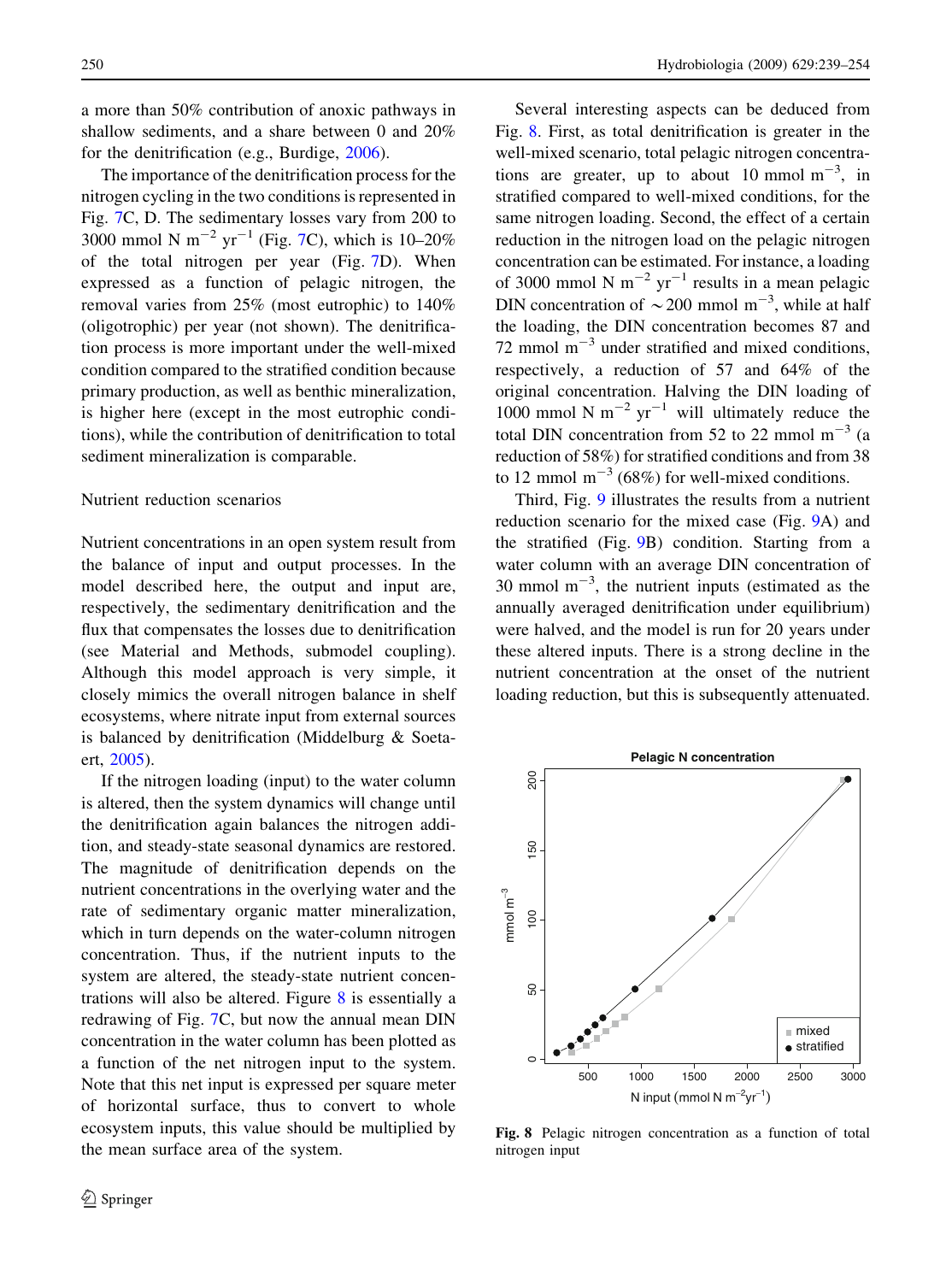concentrations versus time. The thin horizontal line denotes the ultimate equilibrium concentration

<span id="page-12-0"></span>

Even after the system has been subjected to the reduced nutrient inputs for 20 years, the new equilibrium DIN concentration is not yet attained, but is still 2.7 mmol  $m^{-3}$  (mixed) and 3.9 mmol  $m^{-3}$ (stratified) above those values. At that time, only 34% (stratified) and 37% (mixed) of the total system nitrogen loss has occurred in the water column. Most of the nitrogen has been lost from the sediment organic nitrogen (60 and 56% for stratified and mixed scenarios, respectively). Desorption of ammonium (5 and 6%, respectively) and loss of dissolved ammonium from the sediment (1% each) contribute only marginally to system losses.

## Discussion

Estimates of denitrification rates are often lower where bottom waters become anoxic (Kemp et al., [1990;](#page-15-0) Childs et al., [2002](#page-14-0)). However, many denitrification measurements are performed in shallower regions where anoxia coincides with low nitrate concentrations. In these environments, denitrification is impeded by nitrate limitation, due to the absence of nitrification (caused by oxygen deficiency) and low concentrations of bottom-water nitrate. Compared to these situations, the simulations reported here are somewhat atypical: as the bottom water is too deep to allow algal growth, high nitrate concentrations below the mixed-layer depth are generated. Note that the modeled increase of nitrate up to about 20 mmol  $m^{-3}$ (Fig. [3](#page-7-0)D) corresponds well with findings in other coastal areas, for example, in the German Bight during the 1980s (Brockmann et al., [1990](#page-14-0)).

Consistent with the above-mentioned measurements, this model predicts (slightly) lower nitrogen removal efficiencies under thermal stratification, albeit for different reasons. In both stratified and well-mixed conditions, the sediment functions similarly with respect to benthic removal of reactive nitrogen: compared to total sediment mineralization, the relative importance of denitrification in both scenarios is similar and varies between 8–15% and 7–20% for the stratified and mixed case, respectively. The slightly lower overall removal during stratification (Fig. [7](#page-10-0)C) arises because, for similar pelagic DIN concentrations, algal production is lower (Fig. [5A](#page-8-0)); therefore, the supply of organic matter and thus sedimentary mineralization and denitrification are also lower.

That the denitrification is so similar under the very different bottom-water conditions in the oxic and anoxic environments relates to the contrasting sediment communities. The organic-rich sediments underlying oxic bottom waters (as in the well-mixed scenario) are populated by long-lived, relatively large benthic animals. By ventilating their burrows, they facilitate oxygen transfer to the sediment (Aller, [1980;](#page-14-0) Meysman et al., [2006](#page-15-0)), which enhances the reoxidation of ammonium (nitrification) and promotes denitrification of the nitrate formed in situ. In contrast, sediments exposed to low-oxygen or anoxic bottom waters are either devoid of life or populated by smaller, opportunistic species that do not ventilate the sediments. In the absence of oxygen, nitrate that has built up in the bottom water is the only source for sedimentary denitrification, but the rate at which this nitrate can flux into the sediment is limited due to the reduced sediment–water exchange rates. The overall effect of these two types of benthic ecosystems is that denitrification contributes similarly and significantly to coastal nitrogen cycling under both oxic and anoxic conditions.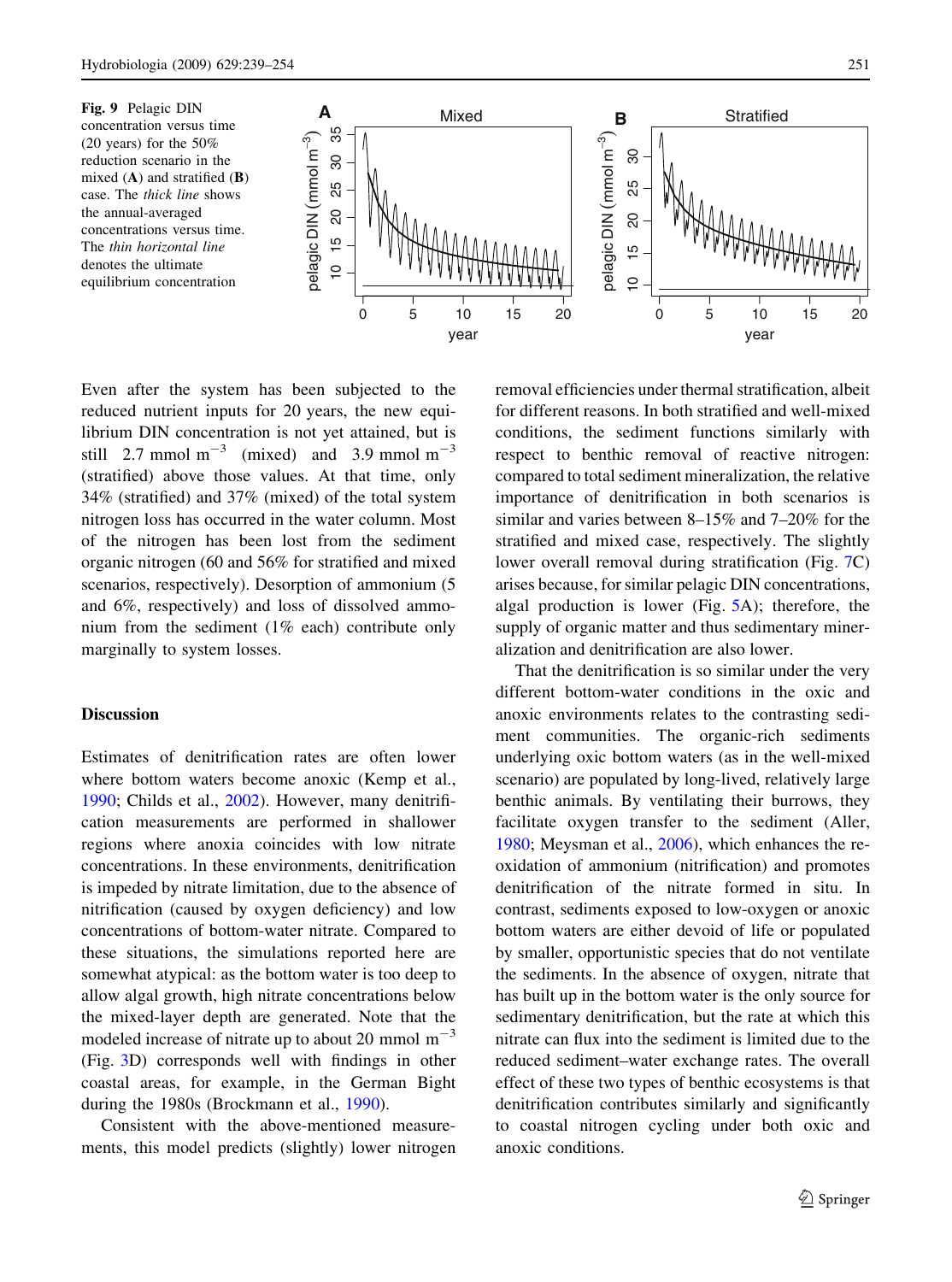Marine systems are essentially three-dimensional environments, driven by inflows and outflows of pelagic constituents (via currents and turbulence) and by internal biogeochemical processes. When the external driving variables remain constant over a sufficiently long period of time, or are recurring with a certain (e.g., annual) periodicity, steady-state seasonal dynamics will evolve, whereby inputs exactly balance outputs. For nitrogen, this means that the net input of external nitrogen, resulting from threedimensional hydrodynamics, will balance the sedimentary denitrification, by far the most important, if not the only, loss term. In order to obtain such a steady-state by dynamically running a model, however, is computationally costly. This is especially true when sedimentary processes are explicitly modeled, due to the very long time scales involved; the residence time of the less labile organic matter in the sediment is of the order of tens to hundreds of years, and it will take several times this amount of time before the steady-state will be achieved. Nevertheless, as this fraction of organic matter plays an important role in a system's resilience, it cannot simply be ignored (Soetaert et al., [2000\)](#page-15-0).

Whereas it is now possible to couple relatively complex sediment models that accurately describe the benthic biogeochemical complexity to water column models, this is only rarely done in practice (Soetaert et al., [2000—](#page-15-0)but see Luff & Moll, [2004](#page-15-0) for an exception). Moll & Radach [\(2003](#page-15-0)) reported that most of the three-dimensional models applied to the North Sea either included no benthic module or only a crude parameterization of the benthic–pelagic coupling. The potential artifacts that this omission or simplification may create, and some simple models describing sediment–water interactions, have been discussed by Soetaert et al. ([2000\)](#page-15-0).

In the modeling application described here, the three dimensions were compressed into one vertical dimension. Due to that, the ability to *explicitly* describe the net import of new, external nitrogen due to hydrodynamic processes is lost, such that it has to be imposed. The omission of seasonality in hydrodynamic inputs, however, allows the emphasis to shift toward a more detailed representation of benthic processes, and thus to assess their impact on ecosystem functioning.

If it is assumed that nitrogen losses are immediately compensated by lateral inputs, the model is a computationally very effective tool for estimating ecosystem dynamics in which pelagic and benthic processes are in (a recurrent) equilibrium. By applying the model over a eutrophication gradient, a relationship is obtained between the net lateral input of external nitrogen and the pelagic DIN concentration, representing a proxy for the eutrophication status of shallow-water systems (Fig. [8\)](#page-11-0).

Comparing the results for stratified waters, where net removal is lower, with the well-mixed scenario shows that, as less nitrogen is removed, total pelagic nitrogen concentrations are higher at the same loadings. At intermediate inputs, the difference is largest, with pelagic DIN concentrations up to about 10 mmol  $m^{-3}$  higher for the same nitrogen loading (Fig. [8](#page-11-0)). This supports the idea that the more efficient nitrogen regeneration under water-column anoxia promotes the eutrophication potential of the waters and vice versa, as has been postulated for nitrogen (Childs et al., [2002\)](#page-14-0) and phosphorus (Ingall & Jahnke, [1997](#page-14-0); Wallmann, [2003](#page-15-0)).

The long-term effect of a reduction in nitrogen load on the pelagic nitrogen concentration can also be estimated. Depending on the initial conditions, a 50% reduction in loadings ultimately results in new equilibrium conditions which have more than a proportionate reduction (57–68%) in pelagic DIN concentration. The benefit is slightly larger at lower initial eutrophication conditions (Fig. [8](#page-11-0)).

Of the studies that model the response of shallow systems to oligotrophication (e.g., Skogen et al., [2004\)](#page-15-0), few include the detailed response of the sediment (Lancelot & Billen, [1985](#page-15-0)). In accordance with the latter study, the model simulations here of 50% reductions in nutrient loading clearly show that internal loading of nitrogen from the sediments needs to be considered when restoring these systems from severe eutrophication. The storage of nutrients in the sediments significantly delays the system's recovery, but significant changes in the eutrophication status already take place at a time scale of 10–20 years. A similar delay in system recovery to reduced phosphorus loading by internal loading in the sediment has been shown for certain lakes (Jeppesen et al., [2005\)](#page-14-0).

Finally, although the modeling results presented here are hopefully informative and thought provoking, the authors do not expect or pretend them to be generally valid. By restricting the model to a 50-m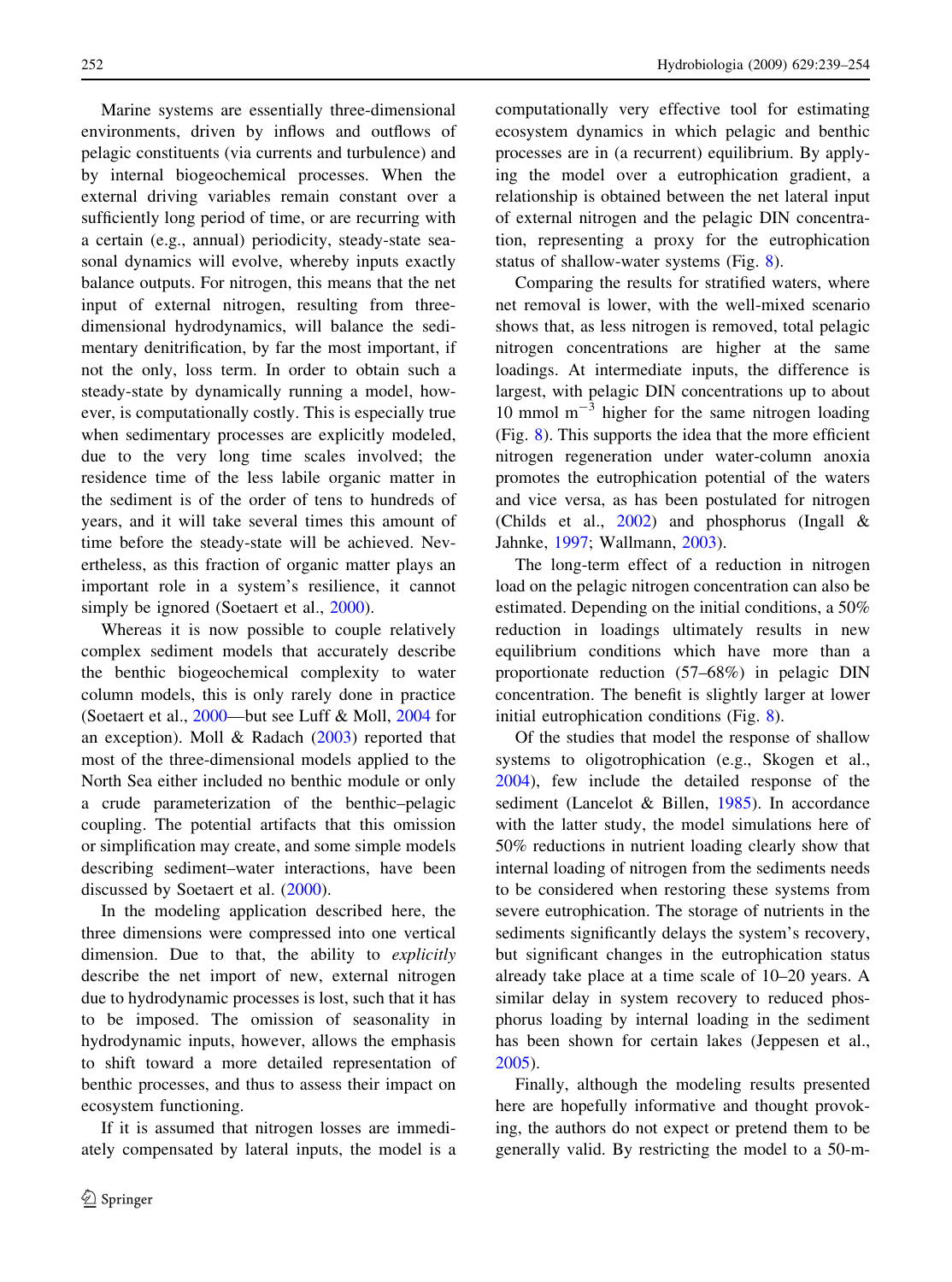<span id="page-14-0"></span>deep water column, by using specific parameter values focusing on nitrogen (excluding phosphorus and silicate), and by omitting certain processes that may be important in some regions (i.e.,  $N_2$  formation in the water column), the model mainly serves to demonstrate the importance of benthic–pelagic coupling under these specific conditions. However, it is hoped that this study will provide impetus for the inclusion of more detail on the benthic compartment when modeling eutrophication and oligotrophication in shallow waters, in particular regarding the intimate feedbacks between nutrient regeneration efficiency and benthic animals.

#### Conclusions

In shallow areas, sediments have a large effect on water-column nitrogen dynamics. They determine the ultimate DIN concentration in the water column in winter and slow down the long-term effects of nutrient reduction scenarios. In order to realistically reproduce these processes in simulation models, an adequate representation of sediment–water exchange is necessary.

Acknowledgments The authors thank the organizing committee, and especially Jesper H. Andersen, for inviting them to The International Symposium on Research and Management of Eutrophication in Coastal Ecosystems. This is publication no. 4085 of the Netherlands Institute of Ecology, Centre for Estuarine and Marine Ecology (NIOO-CEME). Two anonymous reviewers are thanked for constructive criticism.

Open Access This article is distributed under the terms of the Creative Commons Attribution Noncommercial License which permits any noncommercial use, distribution, and reproduction in any medium, provided the original author(s) and source are credited.

#### References

- Aller, R. C., 1980. Quantifying solute distribution in the bioturbated zone of marine sediments by defining an average microenvironment. Geochimica Et Cosmochimica Acta 44: 1955–1965.
- Alongi, D. M., 2005. Ecosystem types and processes. In Robinson, A. R. & K. Brink (eds), The Sea, Vol. 13, The Global Coastal Ocean: Multiscale Interdisciplinary Processes. Harvard University Press, Cambridge: 317–351.
- Boudreau, B. P., 1996. Diagenetic Models and Their Implementation. Modelling Transport and Reactions in Aquatic Sediments. Springer, Berlin.
- Brockmann, U. H., R. W. P. M. Laane & H. Postma, 1990. Cycling of nutrient elements in the North Sea. Netherlands Journal of Sea Research 26: 239–264.
- Brown, P. N., G. D. Byrne & A. C. Hindmarsh, 1989. VODE: a variable coefficient ODE solver. SIAM Journal of Scientific and Statistical Computing 10: 1038–1051.
- Burdige, D. J., 2006. Geochemistry of Marine Sediments. Princeton University Press, Princeton.
- Cerco, C. F. & T. Cole, 1993. 3-Dimensional eutrophication model of Chesapeake Bay. Journal of Environmental Engineering-ASCE 119: 1006–1025.
- Chen, C., D. A. Wiesenburg & L. Xie, 1997. Influences of river discharge on biological production in the inner shelf: a coupled biological and physical model of the Louisiana-Texas shelf. Journal of Marine Research 55: 293–320.
- Childs, C. R., N. N. Rabalais, R. E. Turner & L. M. Proctor, 2002. Sediment denitrification in the Gulf of Mexico zone of hypoxia. Marine Ecology Progress Series 240: 285–290.
- Christensen, J. P., 1994. Carbon export from continental shelves, denitrification and atmospheric carbon dioxide. Continental Shelf Research 14: 547–576.
- de Bie, M. J. M., J. J. Middelburg, M. Starink & H. J. Laanbroek, 2002. Factors controlling nitrous oxide at the microbial community and estuarine scale. Marine Ecology Progress Series 240: 1–9.
- Gaspar, P., Y. Grégoris & J.-M. Lefevre, 1990. A simple eddykinetic energy model for simulations of the oceanic vertical mixing: tests at Station Papa a long-term upper ocean study site. Journal of Geophysical Research 95(C9): 16179–16193.
- Heip, C. H. R., N. K. Goosen, P. M. J. Herman, J. Kromkamp, J. J. Middelburg & K. Soetaert, 1995. Production and consumption of biological particles in temperate tidal estuaries. Oceanography and Marine Biology—An Annual Review 33: 1–149.
- Ingall, E. & R. Jahnke, 1997. Influence of water-column anoxia on the elemental fractionation of carbon and phosphorus during sediment diagenesis. Marine Geology 139: 219– 229.
- Jeppesen, E., M. Sondergaard, J. P. Jensen, K. E. Havens, O. Anneville, L. Carvalho, M. F. Coveney, R. Deneke, M. T. Dokulil, B. Foy, D. Gerdeaux, S. E. Hampton, S. Hilt, K. Kangur, J. Kohler, E. H. H. R. Lammens, T. L. Lauridsen, M. Manca, M. R. Miracle, B. Moss, P. Noges, G. Persson, G. Phillips, R. Portielje, C. L. Schelske, D. Straile, I. Tatrai, E. Willen & M. Winder, 2005. Lake responses to reduced nutrient loading—an analysis of contemporary long-term data from 35 case studies. Freshwater Biology 50: 1747–1771.
- Joint, I. & A. Pomroy, 1993. Phytoplankton biomass and production in the southern North Sea. Marine Ecology Progress Series 99: 169–182.
- Jørgensen, B. B., 1983. Processes at the sediment–water interface. In Bolin, B. & R. B. Cook (eds), The Major Biogeochemical Cycles and their Interactions. SCOPE, Stockholm: 477–515.
- Josefson, A. B. & B. Widbom, 1988. Differential response of benthic macrofauna and meiofauna to hypoxia in the Gullmar-Fjord basin. Marine Biology 100: 31–40.
- Justic, D., N. N. Rabalais & R. E. Turner, 2005. Coupling between climate variability and coastal eutrophication: